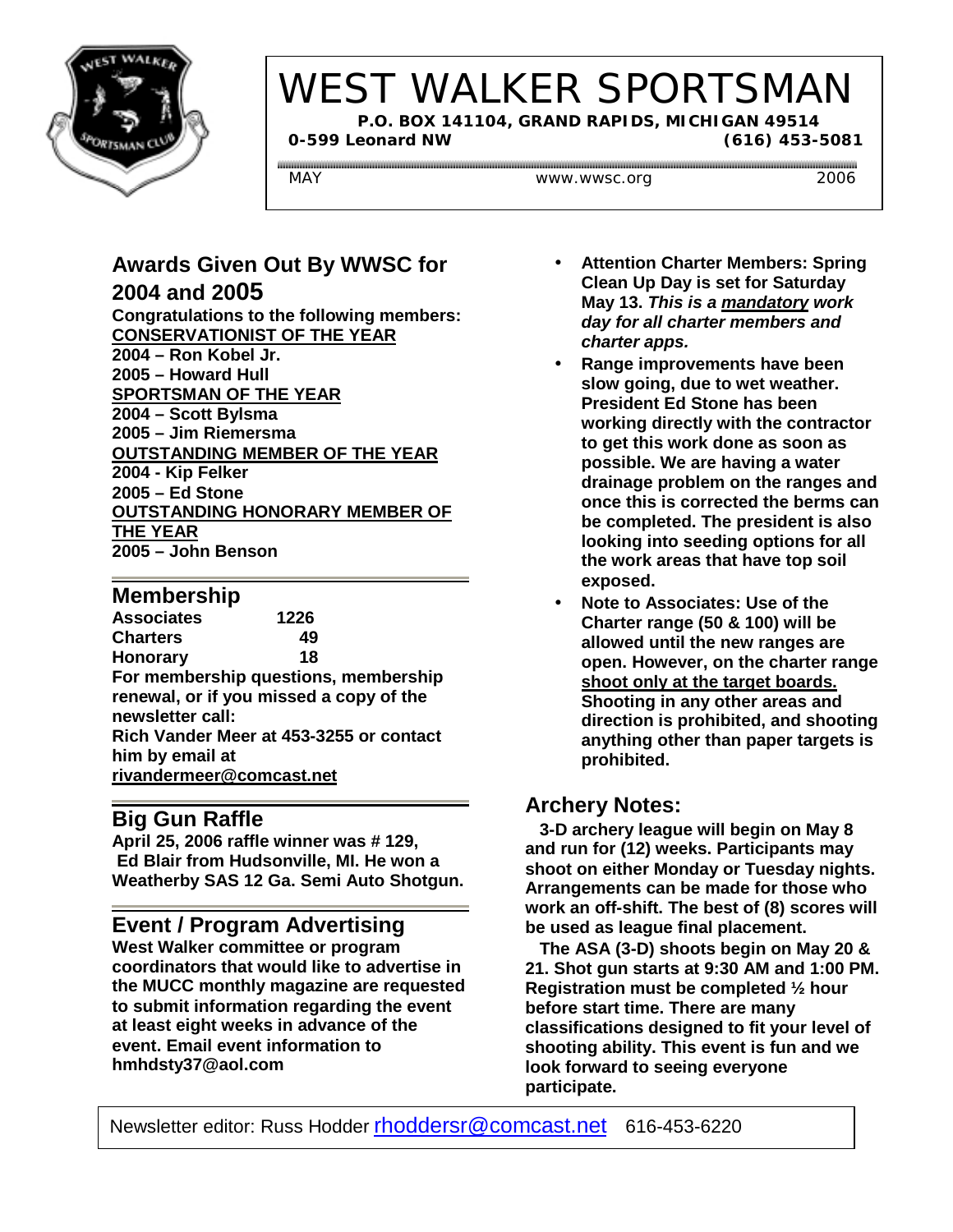# **Hunter Safety Education**

**Classes** are again being held in July and August. Each class is four (4) sessions with attendance at all sessions mandatory. Pre-registration is required with a \$10.00 deposit, \$5.00 of which is refunded at class completion.

#### **The July class meets**:

Saturday, July  $15 - 9$  am  $- 1$  pm Tuesday, July  $18 - 7$  pm  $-9$  pm Thursday, July  $20 - 7$  pm  $-9$  pm Saturday, July  $22 - 9$  am  $-1$  pm

#### **The August class meets:**

Saturday, August 19 – 9 am – 1 pm Tuesday, August  $22 - 7$  pm  $-9$  pm Thursday, August  $24 - 7$  pm  $-9$  pm Saturday, August  $26 - 9$  am  $- 1$  pm

To register or for information, contact Ron or Robin Kobel – 453-3645

# **NWTF Annual Youth Field Day**

 **West Walker is hosting the Grand Valley Chapter of the National Wild Turkey Federation's "JAKES" program on Saturday, June 10, from 8:30 AM to 4:00 PM.**

 **West Walker families and friends are encouraged to have their family members and acquaintances from (8) years through (17) years of age attend the Program. Advanced registration is requested to insure that adequate food is provided for the participants. Scheduled courses include Archery, Skeet, Trap, Field Ethics, Firearms Safety in the Field and at Home, and How to be Experienced Sportsmen and Sportswomen.**

 **All equipment will be furnished, but participants are welcome to bring their archery or fishing items to use in the program. Adults responsible for the young participants are welcome but are not required to stay for the Program.**

# **Steel Plate Shoot**

 We had a great turnout for the first steel plate shoot of the year. There were twenty shooters who showed up to knock the rust off their guns and get their skills back up to snuff. Actually, I was surprised at how well some of you did. You guys were turning in some pretty good scores for the first match of the year. Jon Scott looked like he hasn't missed a beat over the winter. Great shooting, Jon. Some people were doing well until their gun jammed, or they ran out of magazines. ( Hey Minh, make sure you bug your old man to buy you two extra mags. I'll bet you'll kick his butt next time). I only had to yell at a few people about trigger finger position, but that's normal. Otherwise, it was a safe match. I had fun running it, and I hope you folks had a fun time shooting it. I want to thank Rick Heyt and Kevin Morrison for helping me put on this match. Without them, it would not have happened. Our next match is May 13th. So bring a friend and show him or her how much fun you can have with a gun. If you have any questions, you can contact me at pl8shootr@aol.com. See you next month. Chris Hackett

| Please complete the requested information<br>below and send to:<br>Gary Salmon,<br>2856 Tansy Trail SW,<br>Grandville, MI 49418 |
|---------------------------------------------------------------------------------------------------------------------------------|
| Name____________________                                                                                                        |
| Address____________________________                                                                                             |
| City__________________________                                                                                                  |
| State__________________Zip_________________                                                                                     |
| Birth Date                                                                                                                      |
| Questions??? Call (616) 538-4938                                                                                                |
|                                                                                                                                 |
|                                                                                                                                 |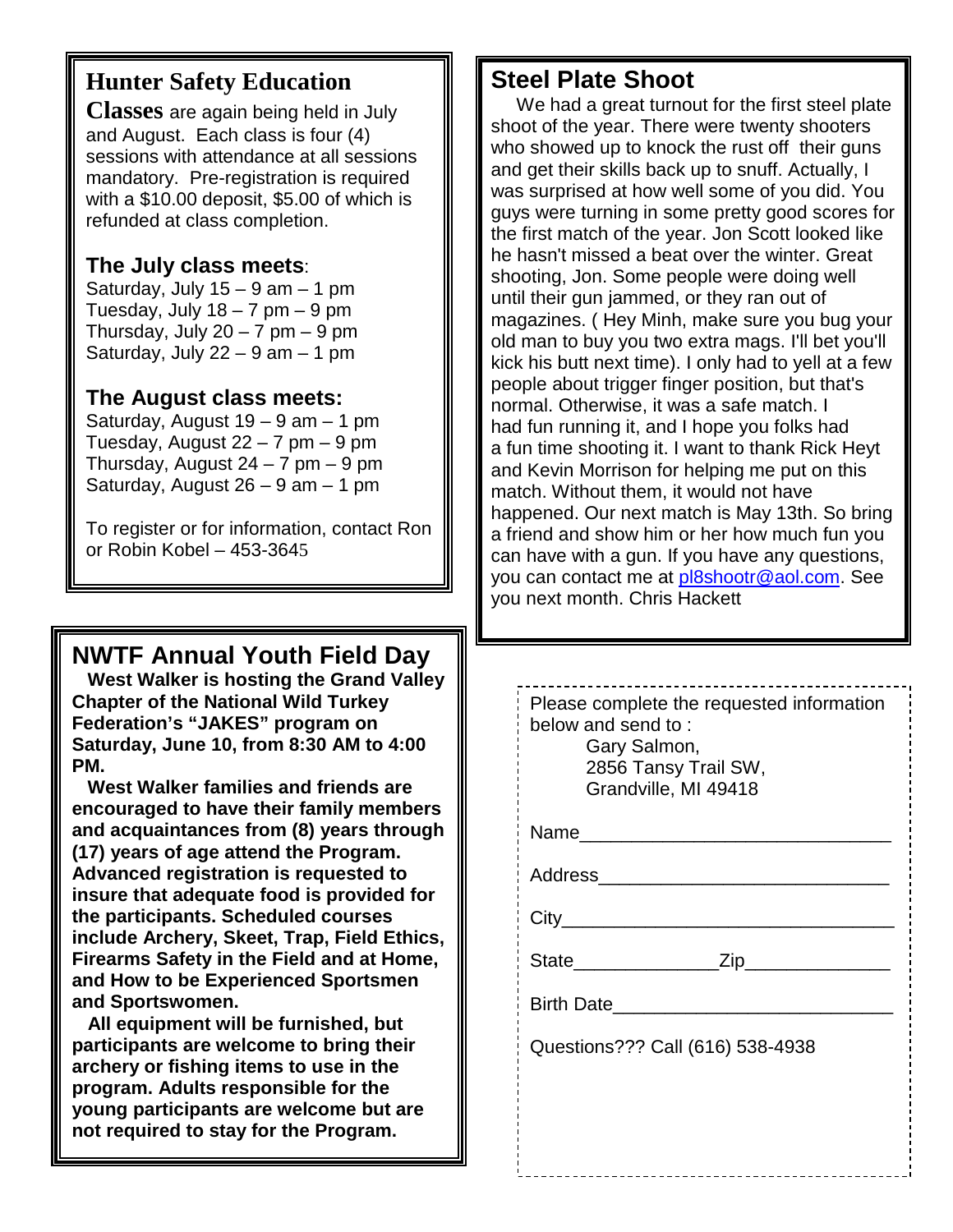|                                                              | <b>May</b>              |                                                                 |                                                 |                                                                        | 2006                                                                          |                  |                                                                                                               |
|--------------------------------------------------------------|-------------------------|-----------------------------------------------------------------|-------------------------------------------------|------------------------------------------------------------------------|-------------------------------------------------------------------------------|------------------|---------------------------------------------------------------------------------------------------------------|
| Sun                                                          |                         | Mon                                                             | Tue                                             | Wed                                                                    | Thu                                                                           | Fri              | Sat                                                                                                           |
|                                                              |                         | $\mathbf{1}$<br><b>NWTF</b><br><b>MEETS</b><br><b>7 TO 9 PM</b> | $\overline{2}$                                  | 3<br>Archery,<br>Trap & Skeet<br>9 to 12 AM<br>6 to 10 PM              | $\boldsymbol{4}$<br><b>Duck</b><br><b>Hunters</b><br><b>Meet</b><br>7 to 9 PM | 5                | 6<br>Archery,<br>Trap & Skeet<br>10 to 2                                                                      |
| Archery,<br>Trap & Skeet<br>10 to 2                          | $\overline{7}$          | 8<br>3-D archery<br>league<br>starts                            | 9                                               | <b>10</b><br>Archery,<br>Trap & Skeet<br>9 to 12 AM<br>6 to 10 PM      | 11<br><b>Charter</b><br><b>Meeting</b><br>7:30 PM                             | 12               | 13<br><b>Attn. Charters</b><br><b>Spring Clean up</b><br>day<br><b>Plate Shoot</b><br><b>10 AM</b>            |
| Archery,<br>Trap & Skeet<br>10 to 2                          | 14                      | 15                                                              | 16                                              | 17<br>Archery,<br>Trap & Skeet<br>9 to 12 AM<br>6 to 10 PM             | 18                                                                            | 19               | 20<br><b>Archery</b> , ASA<br>3-D shoot 9:30<br>Trap & Skeet<br>10 to 2                                       |
| Archery,<br>ASA 3-D<br>shoot 9:30<br>Trap & Skeet<br>10 to 2 | 21                      | 22                                                              | 23                                              | 24<br>Archery,<br>Trap & Skeet<br>9 to 12 AM<br>6 to 10 PM             | 25                                                                            | 26               | 27<br>Archery,<br>Trap & Skeet<br>10 to 2                                                                     |
| Archery,<br>Trap & Skeet<br>10 to 2                          | 28                      | 29                                                              | 30<br><b>Board</b><br><b>Meeting</b><br>7:00 PM | 31<br>Archery,<br>Trap & Skeet<br>9 to 12 AM<br>6 to 10 PM             | June<br>1<br><b>Duck</b><br><b>Hunters</b><br><b>Meet</b><br>7 to 9 PM        | $\overline{2}$   | $\overline{3}$<br>Archery,<br>Trap & Skeet<br>10 to 2                                                         |
| Archery,<br>Trap & Skeet<br>10 to 2                          | $\overline{\mathbf{4}}$ | 5<br><b>NWTF</b><br><b>MEETS</b><br><b>7 TO 9 PM</b>            | 6                                               | $\overline{7}$<br>Archery,<br>Trap & Skeet<br>9 to 12 AM<br>6 to 10 PM | 8<br><b>Charter</b><br><b>Meeting</b><br>7:30 PM                              | $\boldsymbol{9}$ | 10<br><b>Grand Valley</b><br><b>Chapter of the</b><br><b>NWTF</b><br>"JAKES"<br>Program 8:30<br>AM to 4:00 PM |
| Archery,<br>Trap & Skeet<br>10 to 2                          | 11                      | 12                                                              | 13                                              | 14<br>Archery,<br>Trap & Skeet<br>9 to 12 AM<br>6 to 10 PM             | 15                                                                            | 16               | 17<br>Archery,<br>Trap & Skeet<br>10 to 2                                                                     |